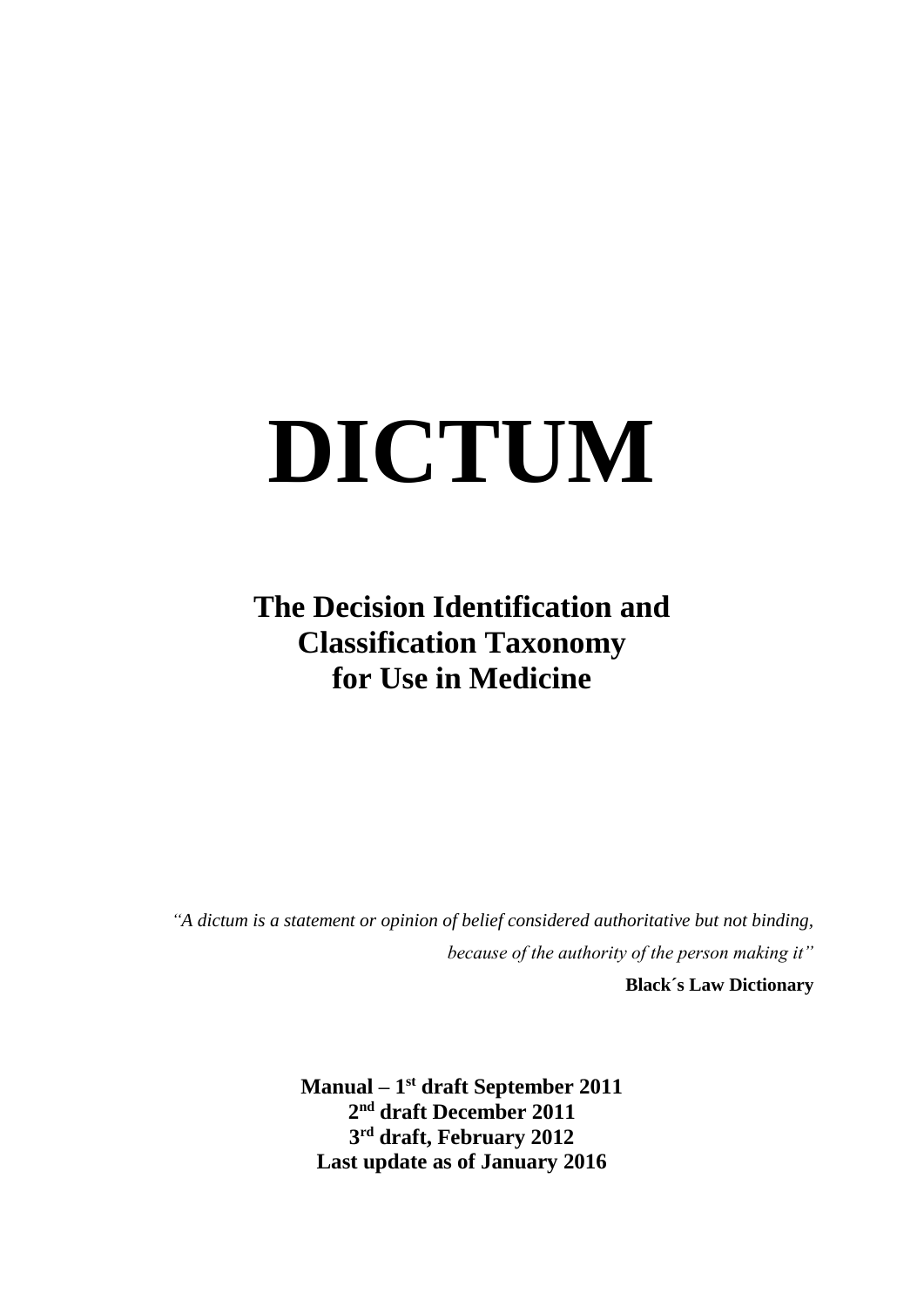# **Content**

| Page 3: |            | <b>Introduction</b>                             |
|---------|------------|-------------------------------------------------|
|         | $4 - 5:$   | <b>General instructions when using DICTUM</b>   |
|         | 6:         | <b>DICTUM's two dimensions; time and type</b>   |
|         | 7:         | <b>DICTUM 1 page version</b>                    |
|         | 8:         | <b>Type 1: Gathering additional information</b> |
|         | 9:         | <b>Type 2: Evaluating test result</b>           |
|         | <b>10:</b> | <b>Type 3: Defining problem</b>                 |
|         | <b>11:</b> | <b>Type 4: Drug-related</b>                     |
|         | 12:        | <b>Type 5: Therapeutic procedure-related</b>    |
|         | 13:        | Type 6: Legal and insurance-related             |
|         | 14:        | <b>Type 7: Contact-related</b>                  |
|         | 15:        | <b>Type 8: Advice and precaution</b>            |
|         | <b>16:</b> | <b>Type 9: Treatment goal</b>                   |
|         |            |                                                 |

**17: Type 10: Deferment**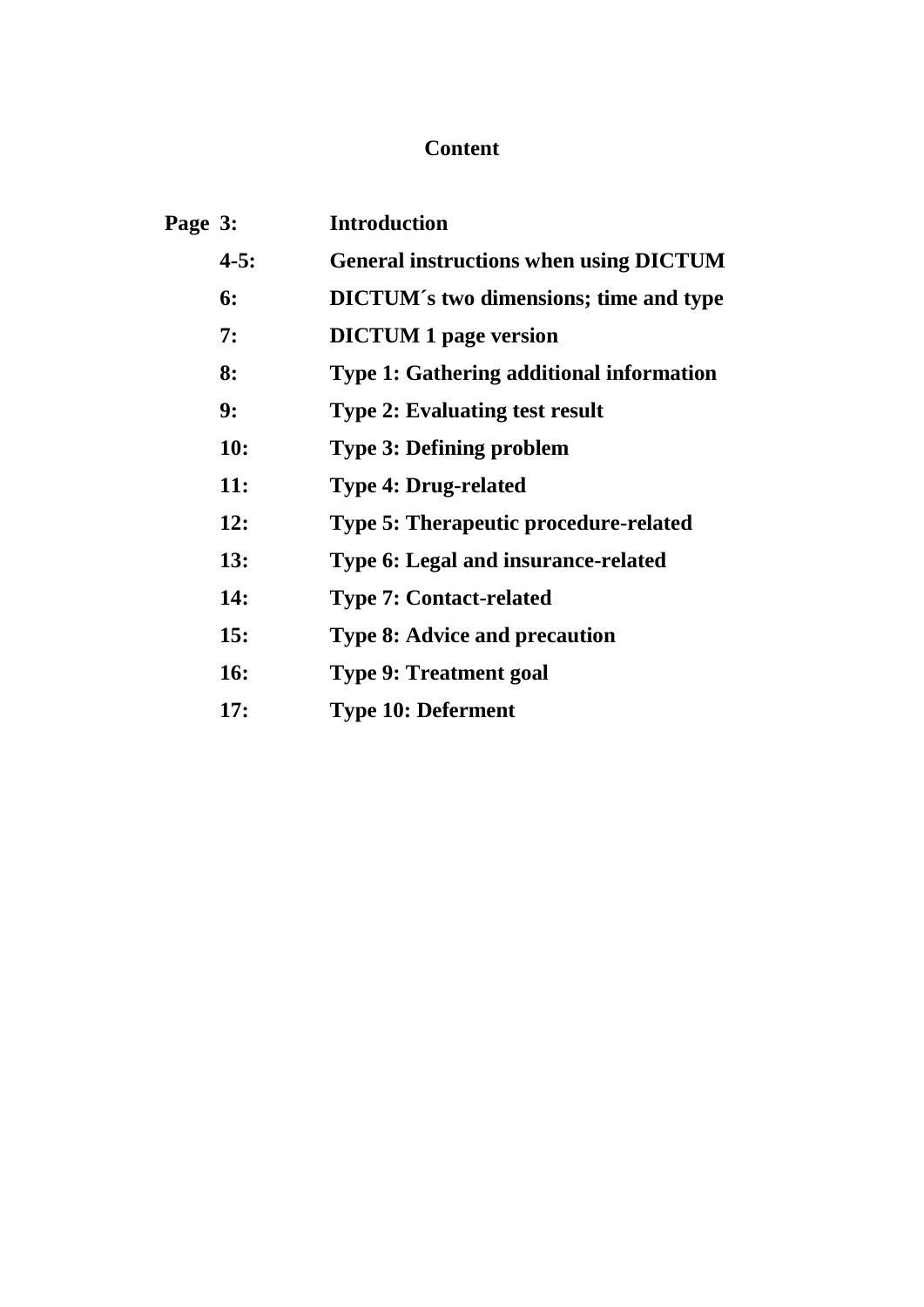# **Introduction**

Physicians apply and refine their medical knowledge more or less continuously during work. This substrate of knowledge informs how they evaluate small bits of information and how they handle complex situations. Hence, they make a wide range of decisions, from judgment of a skin rash at the glimpse of an eye to difficult deliberation and shared decisions about how to best treat a breast tumor.

We aimed to understand how physicians' decision-making is influenced by patient-physician communication processes. Previous research has focused on difficult decisions involving treatment options or the use of screening tests, decisions that involve the patient. However, we wanted to examine *all* relevant clinical decisions physicians make, how communication contributes to these, and how the processes of decision-making contribute to communication. The literature provided no exhaustive tool for identifying and categorizing the wide array of decisions that appear when we studied videotapes of physician-patient encounters.

We developed DICTUM aiming to fill this void. It is important to note that we did not intend to assess **how** the decisions were made. This tool aimed at recognizing **clinically relevant decisions that surface as physician statements during the encounter**.

The tool was developed through a content-driven iterative process informed by the experiences and perspectives of four physicians studying a sample of 40 out of 130 videotaped encounters from the Department of Internal Medicine in a Norwegian general hospital. The material comprised videos of authentic clinical encounters from ward rounds, outpatient clinics and emergency rooms, in which seven medical subspecialties were involved.

The development of the tool has dealt with three main obstacles;

- 1. What is a decision, and, more precisely; what is a clinically relevant decision?
- 2. When are these clinically relevant decisions made?
- 3. Do the decisions share properties allowing us arrange them in mutually exclusive categories?

Most of the time these decisions are made within a short and determinable time frame, thereby resembling an event. We propose that these events can be assessed with relation to two dimensions; a temporal dimension (past, present, future) and a topical dimension (10 categories of decision types). The present manual explains in detail how decisions can be identified and coded. In the development phase of this coding manual we have also formulated a definition of what constitutes a clinically relevant decision: **"A clinically relevant decision is a verbal statement committing to a particular course of clinically relevant action and/or statement concerning the patient's health that carries meaning and weight because it is said by a medical expert".**

Since development, the taxonomy has been tested in seventeen different specialties. Its reliability has been tested and applied to a body of 372 encounters of which examples shown in this codebook are drawn.

Eirik Hugaas Ofstad, Jan Frich, Edvin Schei and Pål Gulbrandsen

Norway, 2015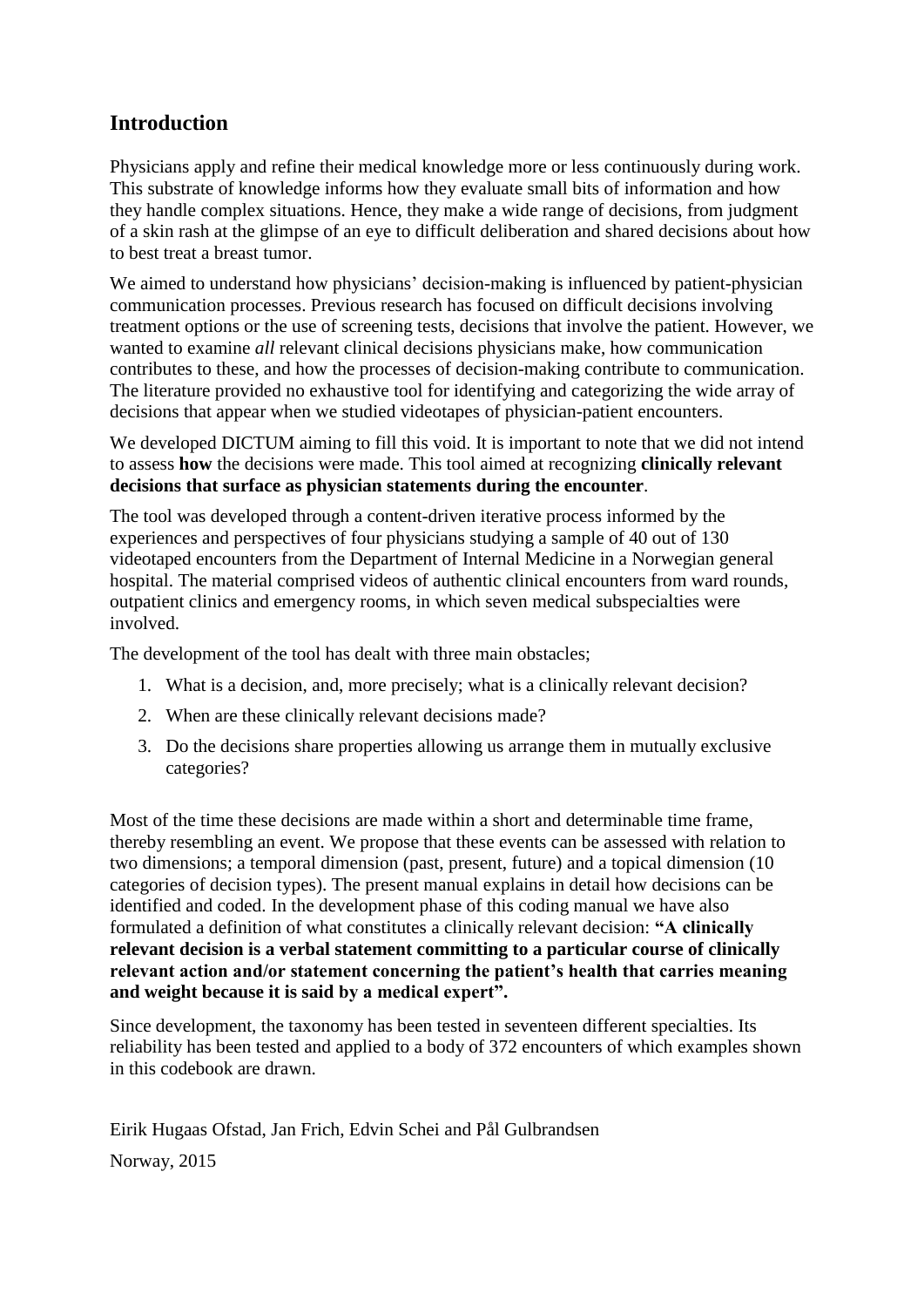# **General coding instructions using DICTUM**

DICTUM identifies decisions conveyed by physicians as events in the clinical encounter. Each decision is given an event code, indicating a specific moment of the consultation. Since statements or passages of dialogue that constitute decisions last longer than a moment - and for practicality during coding - the code is entered as a point event at the end of the relevant statement.

The identification of decisions is sometimes made easy by shifts in the dialogue. However, in many interchanges and longer monologues it is harder to decide what should count as a decision. The following general rules have been agreed upon and thoroughly tested:

#### **Several codes possible per turn:**

More than one decision might be conveyed within one turn of speech. However, in order to be coded as separate decisions, they should *cover different categories in at least one of the taxonomy's two dimensions*. The physician may do this either within:

- *the same decision type* (if the physician makes a decision about one drug and goes on to make a decision about another drug).
- *different types* (decision about a drug followed by a decision scheduling the next control).
- *different temporality (see next paragraph)*

#### **One code per topic per turn:**

If the physician makes several decisions *within the same topic, temporality and the same turn* of speech it becomes more difficult to hold decisions apart, which is why only one code should be given.

Physicians do a lot of such "information-packaging" to their patients, for example; starting a drug, deciding upon dosage, intervals, informing about effects and side effects, checking for interactions etc. Our tests in the development phase have shown that it is feasible to code this sequence as one code. Detailed assessment of sequences like the one described above is more suited for sub analysis.

An exception to this rule (one code per turn per topic) is when the physician refers to decisions in different time dimensions, for example:

- Physician: "We decided to put you on a drug that you'll have to take four times a day" (*past*).
- Patient: "I think I will forget if I have to do it that often, do I have to?"
- Physician: "Ok, I think it is OK to have a double the dose morning and evening, reducing the frequency to twice a day (*present)*.
- Patient: "But I always seem to get stomach pains when I take any kind of medication."
- Physician: "Well, stomach pain is a possible side effect of this drug. If you get severe pain you should stop taking the pills." (*future*).

*(See further instructions about coding of the time dimension on page 6)*

#### **General versus tailored information giving:**

Often physicians try to explain medically related information to their patients, for example causes of a disease, how common it is, how it may be treated, how it affects survival rates in a population and so forth. In these situations statements reflecting general medical knowledge on a population level are not coded as decisions. If this information is *tailored for the current*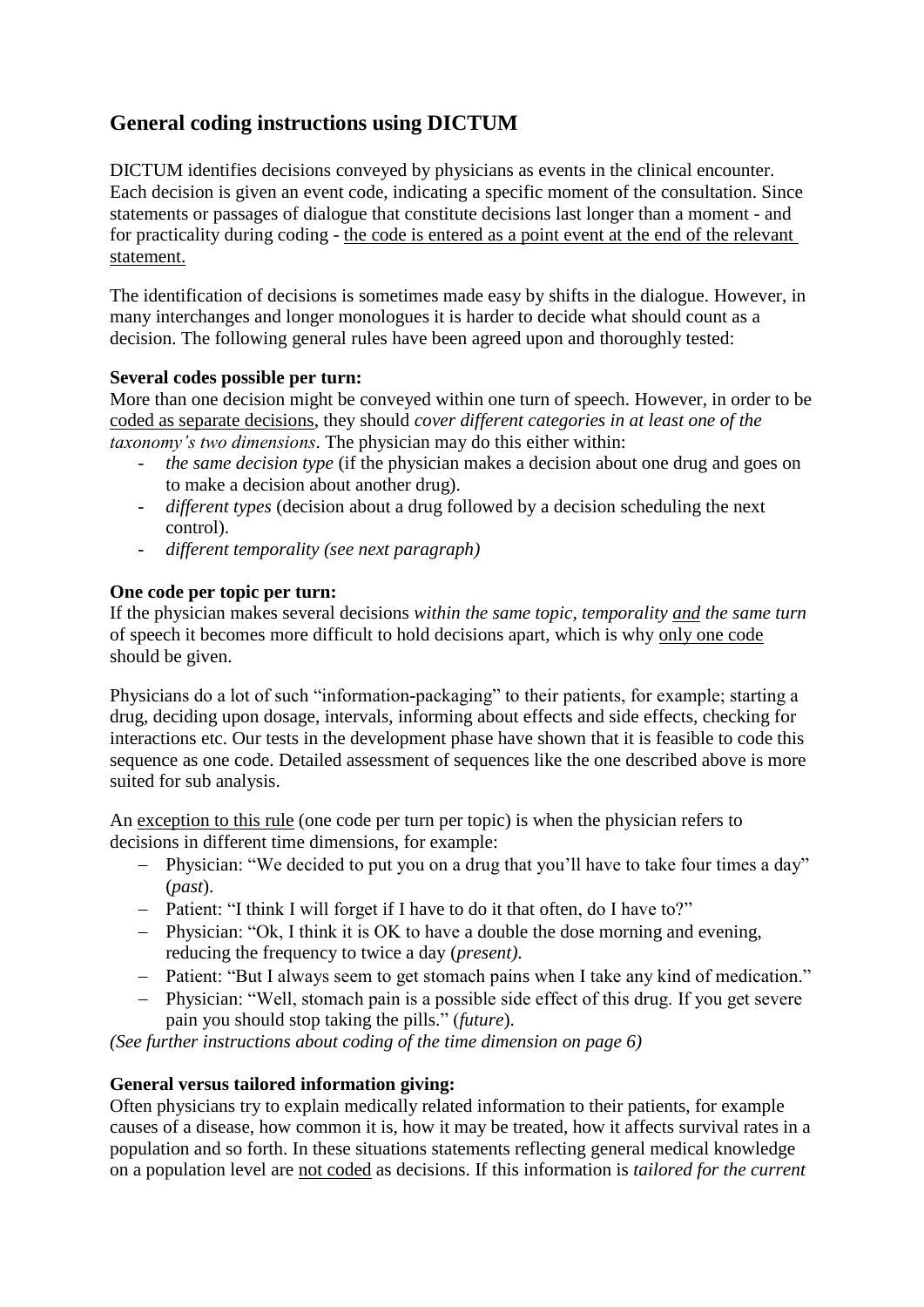*patient and describes or interprets his situation* it is coded as a decision*.* (For example: "I think you got cancer due to your smoking" versus "A lot of patients get cancer due to smoking")

#### **Questions are never decisions (unless...):**

If a seemingly relevant medical rephrasing of what the patient just said is returned to the patient in the form of a question, *without further elaboration or categorizing* from the physician, it is not coded as a decision, even though it demonstrates the physician's expert role and power of definition.

#### **Patient involvement:**

When the patient asks a question and the physician responds, the response often contains a statement reflecting a clinically relevant decision.

Also a decision sometimes develops from an initial question which the physician may form to himself or to the patient (for example: "I wonder, should we stop this drug?"). At this point the statement is not coded as a decision. The code is made when the answer to the question is finalized, whether it reaches its conclusion through discussion with the patient, another physician or if the physician decides alone.

#### **Options:**

If the physician presents *more than one* option for the patient, the introduction of options is not coded as a decision. Even though on many levels it is an important decision, it is not an independent clinical decision, but a first step towards a clinical decision. The option decided upon is coded as a decision.

If the physician decides to check back with the patient (for example: "Can you tell me, what I just told you?"), this sequence is not coded as a decision.

If the physician suggests, recommends or orders a procedure, treatment or management of a problem which the patient does not give consent to, the physician´s initial request is coded as a decision. If request and denial follows one another it is registered as one code. If the physician promotes his decision several times it is coded as a repetition *(see further instructions about coding of repetitions on page 6).*

#### **Decisions appearing outside the regular dialogue between physician and patient:**

All statements observed in a video are included and subject to analysis. Clinically relevant decisions may be made or conveyed at any time. This includes situations where the physician dictates the patient's chart or talks face-to-face or on the telephone with another physician, other health care personnel, relatives or next-of-kin.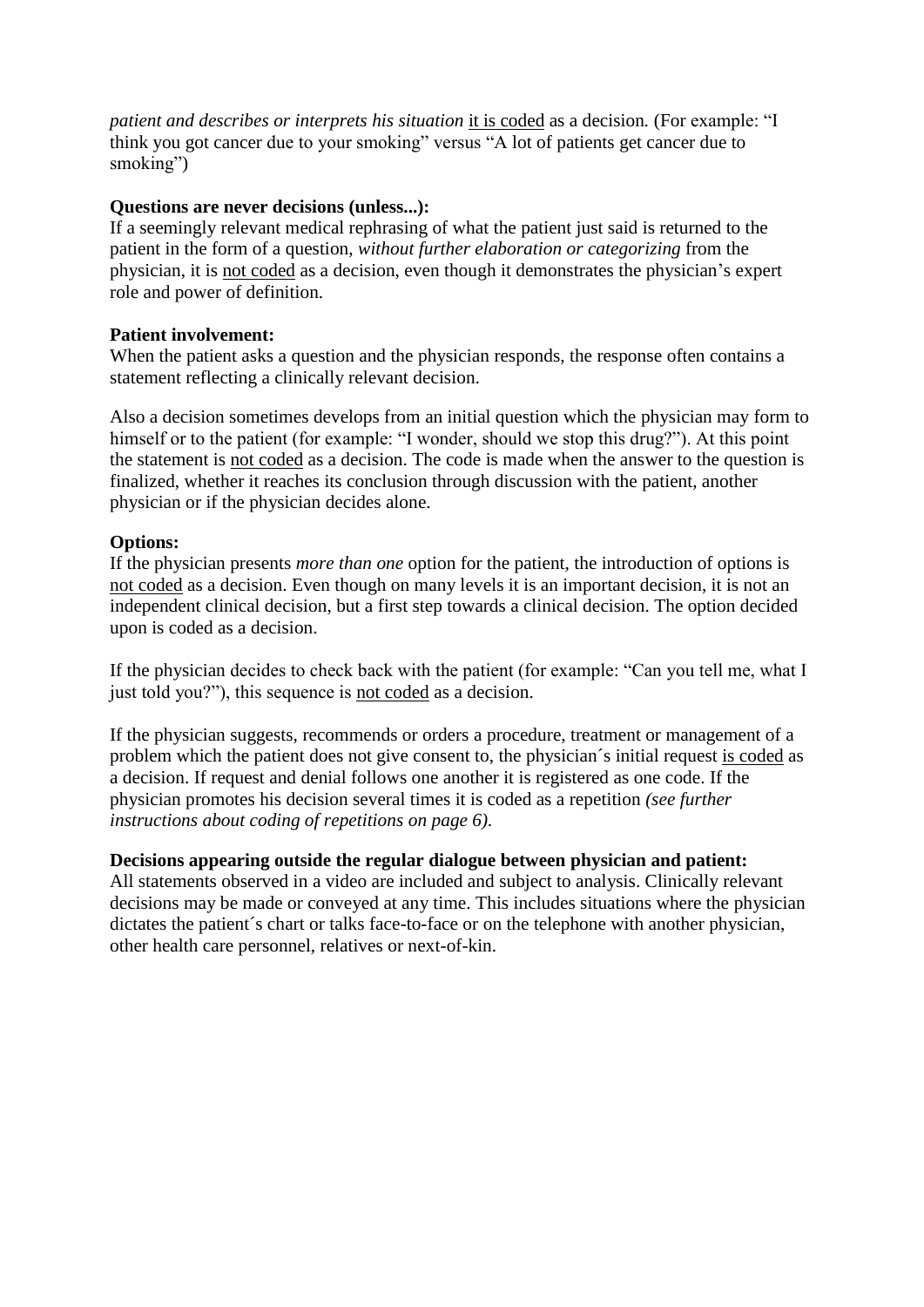## **DICTUM´s two dimensions; time and type**

The taxonomy is based on the premise that it is possible to identify decisions in the patientphysician dialogue and that these decisions share essential properties allowing us to categorize them in mutually exclusive categories. We classify decisions in two dimensions; *a temporal dimension (3 categories) and a topical dimension (10 categories).* In addition, we have found it helpful to identify restatements or *repetitions*.

#### **How decisions relate to time**

All decisions are coded either as past, present or future, based on a judgment of whether the decision in question was actually made before the consultation and is now just conveyed to the patient *(past)*, or has emerged from the interaction with the patient *(present)*, or is stipulated as a hypothetical future event, depending upon some condition to be fulfilled *(future*).

Decisions are classified as past, present or future, and may be marked by; the symbols  $\leftarrow, = \rightarrow$ or in the coding software the keys p, . , f Further examples will be specified under each topical category

Past: By "conveying established conclusion" we mean statements of decisions made before the encounter (minutes before or last week or last year) and brought into the dialogue as new information. For example: "You have had a heart attack" or "You will be discharged today". *However; if the planned course of action changes as a result of the dialogue we mark it as a present decision. If the information presented to the patient appears to be known by the patient, we do not code the information as a decision.*

**Present:** Decisions that emerge as a result of the clinical dialogue and investigations made in the consultation. For example: "This requires an ultra sound" or "OK, I am going to start you on a new medication".

*Sometimes it is hard to distinguish established conclusions from present ones. Whenever you as a coder are in doubt about this, decisions should be coded as present.*

Future: Decisions are sometimes relegated to a future time dependent upon some condition to be fulfilled. These statements are initiated by conditional subordinating conjunctions such as "if**,** unless, in case, should you etc". For example: "If you don´t get any better you should double the dosage".

# **Repetition:**

Most encounters contain repetitions; events where the physician restates decisions that have already been made or conveyed in the consultation. We have chosen to code repetitions because they are so frequent, and because they help us complete the identification of all decisions.

Every decision identified and coded is given the key r. If coded in the software, you will then be asked to punch in topical category and temporal category. If you code in an excel-sheet every repetition (r) should be given a chronological number. A consultation containing 15 decisions should have them sorted from 1 to 15 in sequential order (i.e. r1, r2, r3, etc).

**How decisions may be categorized according to type:** See next page.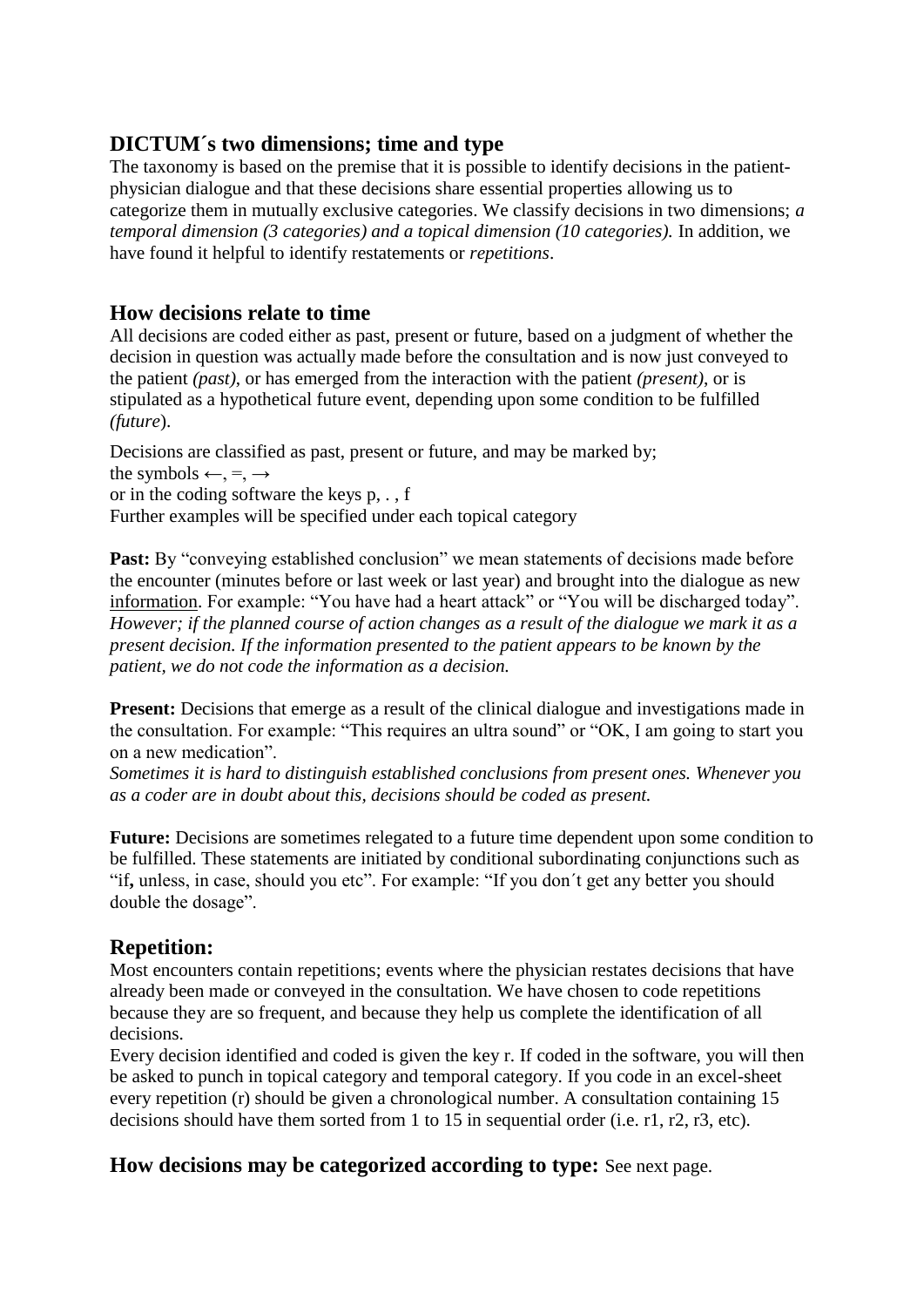# **DICTUM**

#### **DECISION TYPE** (with coding key assigned) **TIME:** Past (c), present (.), future (f), repetition (r)

#### **1. GATHERING ADDITIONAL INFORMATION (g)**

Decision to obtain information from other source than patient interview, physical

examination and reading the patient´s in-house chart.

- 1. Actively seeking external information from other party (other hospital, general practitioner, family member etc).
- 2. Discussing patient with other physician or health care personnel 3. Ordering new tests/diagnostic procedures for the patient

# *Excluded: Taking the patient's history, clinical examination and reading in the patient´s in-house chart.*

# **2. EVALUATING TEST RESULT (e)**

Simple assessments of clinical and paraclinical tests and examinations, either being a statement that findings are normal or a statement about a pathological finding. *Excluded: Simple assessments of patient history without further elaboration.*

#### **3. DEFINING PROBLEM (d)**

Complex assessments that defines what the problem is and reflects a medically informed conclusion.

These statements differ from simple evaluative statements about a test or an examination, and they have to meet at least one of the criteria listed below in being;

- 1. a diagnostic conclusion
- 2. an evaluation of state of health
- 3. an etiological inference
- 4. a prognostic judgment

#### **4. DRUG-RELATED (m)**

Decision to start, refrain from, stop, alter or maintain a drug regimen,

including both prescription drugs and over-the-counter drugs such as vitamin supplements and herbal medicine, including all modes of administration; tablets, suppositories, intravenous, intra articulary, nebulizer etc.

# **5. THERAPEUTIC PROCEDURE-RELATED (i)**

Decision to intervene upon a medical problem, plan, perform or refrain from therapeutic procedures of a medical nature, including surgery, wound care, interventional radiology, and radiation therapy.

*Excluded: Decisions concerning drugs administered using needles or other devices (nebulizers etc), are classified as Drug-related decisions.*

#### **6. LEGAL AND INSURANCE-RELATED (l)**

Medical decision concerning the patient, which is based upon or restricted by legal regulations or financial arrangements.

#### **7. CONTACT-RELATED (c)**

Decision regarding admittance or discharge from hospital, scheduling of control and referral to other part of the health care system.

#### **8. ADVICE AND PRECAUTION (a)**

Decision to give patient advice or precautions, thereby transferring responsibility from provider to patient.

#### **9. TREATMENT GOAL (t)**

Decision to set defined goal for treatment and thereby being more specific than giving advice.

#### **10. DEFERMENT (n)**

Decision to actively delay decision or a rejection to decide upon problem presented by patient.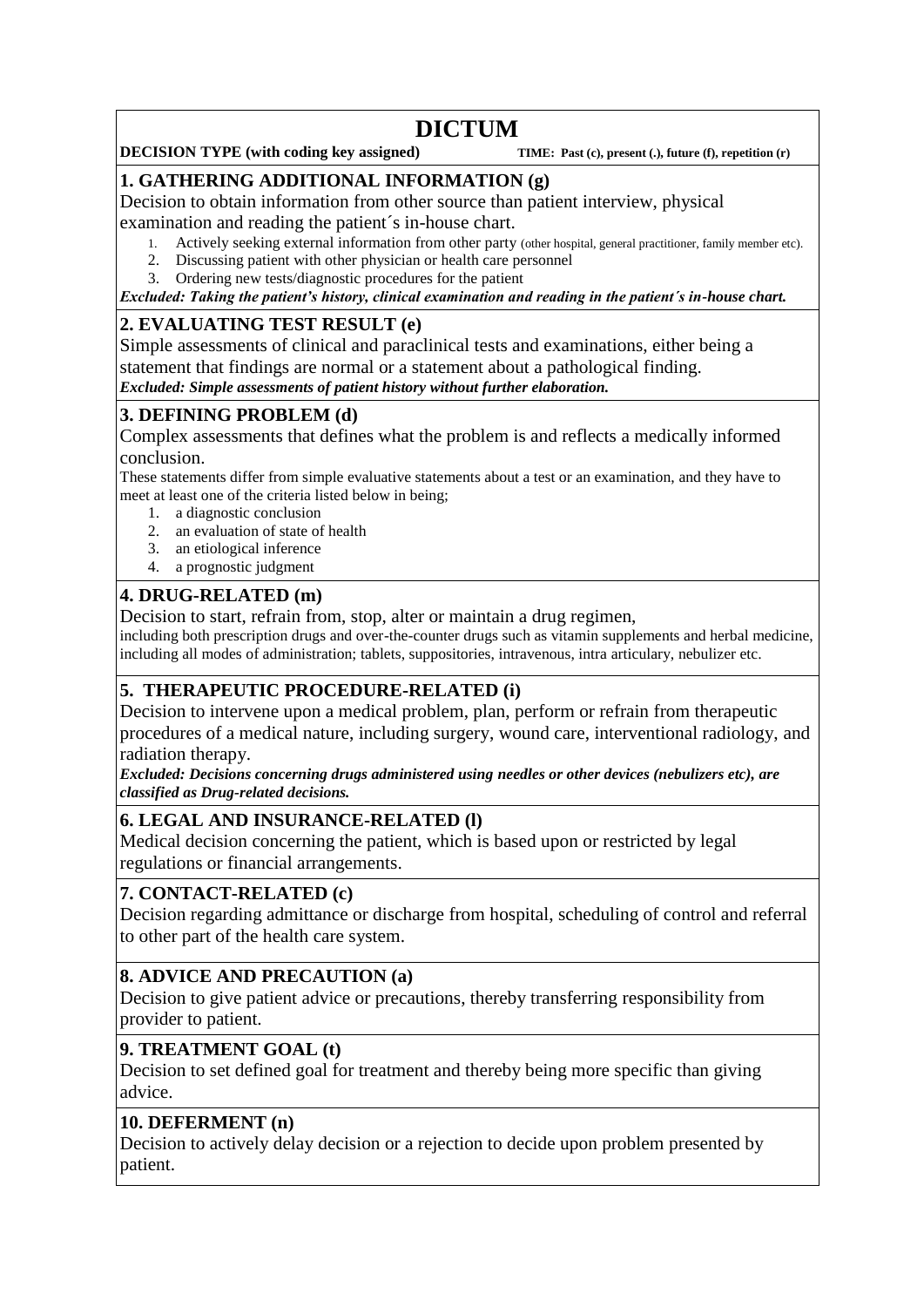# **1. Gathering additional information – (g):**

Decision to obtain information from other source than patient interview, physical examination and reading the patient´s in-house chart.

- 1. Actively seeking external information from other party, e.g. other hospital, general practitioner, family member etc.
- 2. Discussing patient with other physician or health care personnel
- 3. Ordering new tests/diagnostic procedures for the patient

#### *Excluded: Taking the patient's history, reading patient´s in-house chart and ordinary clinical examination, interpretable without help from a paraclinical department (including hands-on testing like measuring blood pressure, ophhtalmoscopy, monofilament test etc).*

Gathering additional information decisions could be subcategorized as; ordering test, consulting colleague and external information. Examples of category 1 decisions:

| Order test:       | "I'll get an ultrasound of it tonight"                                             |
|-------------------|------------------------------------------------------------------------------------|
|                   | "There is no point in a new EEG now"                                               |
|                   | "You'll send in fecal tests after 4, 6 and 8 weeks"                                |
|                   | "We'll do the A1c and some blood tests afterwards"                                 |
| <b>Consulting</b> |                                                                                    |
| colleague:        | "This is a bit special so I will discuss it with a colleague" (picks up the phone) |
|                   | "I will discuss it a bit with my consultant"                                       |
| <b>External</b>   |                                                                                    |
|                   | <b>information:</b> "We will get those images sent over and have them assessed"    |

Examples of how category 1 decisions relate to the temporal dimension:

| Past:           | "We have decided to order some new tests of you" (on a ward round)                                                                                                                                                                                                                                   |
|-----------------|------------------------------------------------------------------------------------------------------------------------------------------------------------------------------------------------------------------------------------------------------------------------------------------------------|
| <b>Present:</b> | "I would like to get a new liver biopsy from you." (to outpatient with liver<br>malfunction of unknown cause)<br>"We must get the patients charts from his family practitioner" (to nurse after<br>concluding on a lack of information about the patients medication)                                |
| <b>Future:</b>  | "If the pain in your neck should increase, we have to get some images of it" (to<br>outpatient with cancer and suspected metastases to the bone)<br>"If I am in doubt, I will call my consultant" (to patient in the E.R. after the physician<br>has suggested a diagnosis and subsequent treatment) |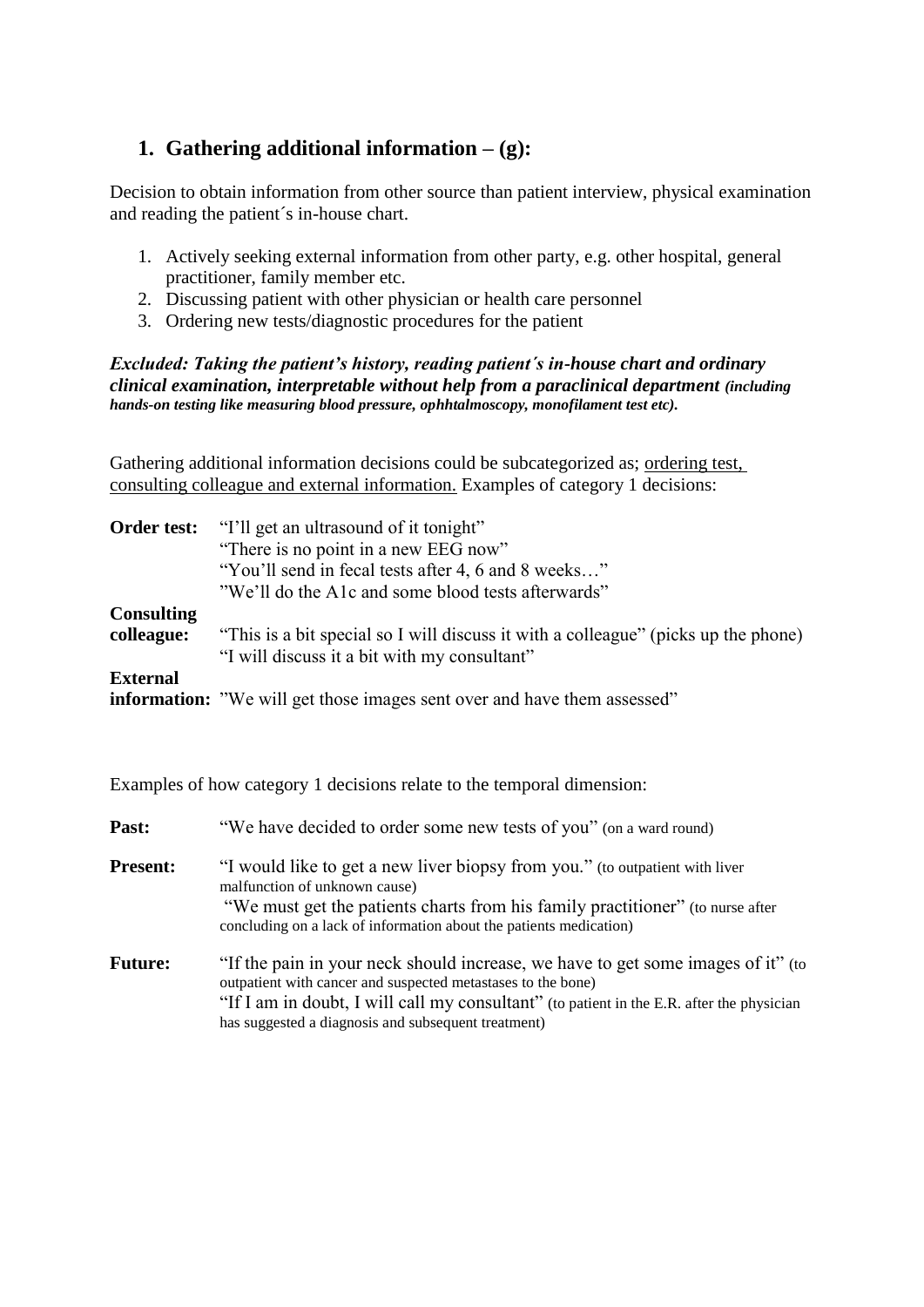# **2. Evaluating test result – (e)**

Simple assessments of clinical and paraclinical tests and examinations, either being a statement that findings are normal or a statement about a pathological finding. Simple assessments differ from complex assessments (see next category). *Excluded: Simple assessments of patient history – without further elaboration (i.e. "That's nice" (when patient informs of maximum walking length). Simple responses to commands during physical examinations (Instruction followed by i.e. "That's fine")*

*Specification:* Simple assessments are binary or polar in nature, and are articulated as;

- normative judgements (fine versus not fine, normal not normal) or
- in a descriptive manner implying a context-specific normative judgement (blood pressure: elevated versus not elevated).

Descriptive statements (e.g. citation of laboratory values) without elaboration or normative judgement are not coded as an evaluation of the test.

*Specification:* During medical procedures physicians tend to offer simple evaluations of the procedure itself as it goes along. If simple evaluations are given without further elaboration or categorization (i.e. during stress-ECG), we don´t code each of them as separate decisions, only the evaluation of the procedure as a whole is coded. This relates to the rule of "one code per topic per turn".

Interpretation of test decisions could be subcategorized as; good, ambiguous or bad. Examples of category 2 decisions:

| Good:       | $"140/80$ I think that is very good"                                                       |
|-------------|--------------------------------------------------------------------------------------------|
|             | "I see that your A1c is 8,1, that is great"                                                |
|             | "The x-ray looks fine"                                                                     |
|             | "Everything was in perfect order; I found nothing wrong (after full                        |
|             | neurological exam)                                                                         |
| <b>Bad:</b> | "Your A1c was not so good"                                                                 |
|             | "You are a bit low on potassium"                                                           |
|             | "Your blood pressure is high. 180/100 is high"                                             |
|             | <b>Ambiguous:</b> "It wasn't too bad, but it's not great either" (after lung auscultation) |
|             |                                                                                            |

Examples of how category 2 decisions relate to the temporal dimension:

| Past:           | "I checked your blood tests and they were fine" (to outpatient with leukemia)         |
|-----------------|---------------------------------------------------------------------------------------|
|                 | "HbA1c was not good" (to outpatient with diabetes)                                    |
|                 | "The d-dimer was normal" (to patient with breathlessness in the E.R.)                 |
| <b>Present:</b> | "It sounds fine (to patient after auscultating lungs)"                                |
|                 | "They are slim" (when examining ankles in patient with heart failure prone to oedema) |
|                 | "This was a completely normal test" (to patient after stress-ECG)                     |
|                 | "Your pacemaker is working well" (to patient after pacemaker-test)                    |
| <b>Future:</b>  | "If your white blood count continues to climb, it is very good (to outpatient with    |
|                 | leukemia 2 weeks after chemotherapy)                                                  |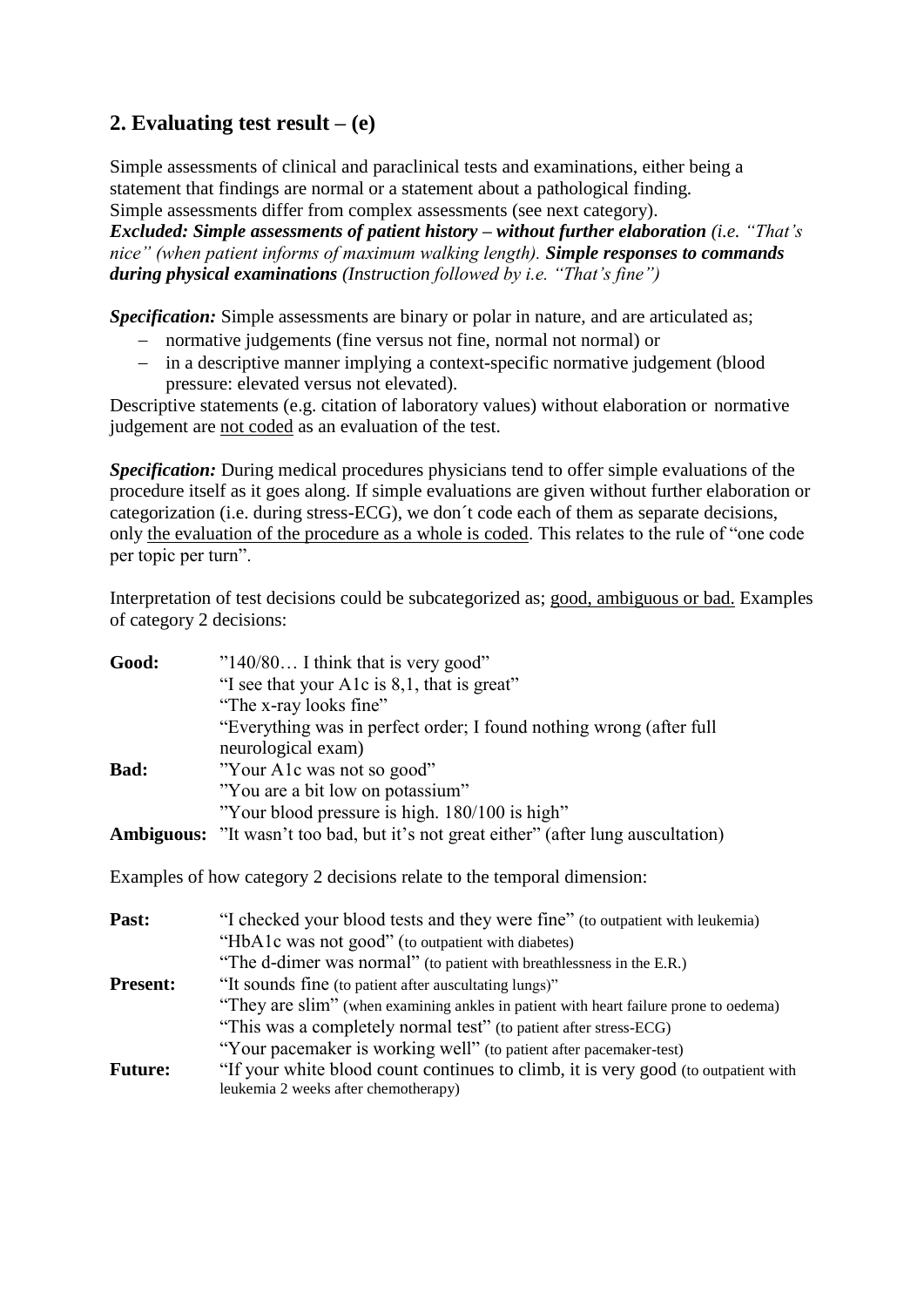# **3. Defining problem – (d)**

Complex assessments that defines what the problem is and reflects a medically informed conclusion. These statements differ from simple evaluative statements about a test or an examination, and they have to meet at least one of the criteria listed below in being;

- 1. a diagnostic conclusion
- 2. an evaluation of state of health
- 3. an etiological inference
- 4. a prognostic judgment

Defining problem decisions could be subcategorized according into the above mentioned categories.

| Diagnosis:        | "This is a classic case of light asthma"                                                                                                                                  |
|-------------------|---------------------------------------------------------------------------------------------------------------------------------------------------------------------------|
|                   | "Ganglion (cyst) it is called"                                                                                                                                            |
|                   | "Based on today's exam I think it is more likely that you've had a minor<br>stroke"                                                                                       |
|                   | "This is basically what we call osteoarthritis"                                                                                                                           |
| <b>Etiology:</b>  | "I think it is paracetamol and dextropropoxyphen that has damaged your liver"                                                                                             |
|                   | "It is the torn cruciate ligament that prevents your knee from stopping where it<br>should"                                                                               |
| <b>Prognosis:</b> | "The chemotherapy cannot remove what you have on your lungs"                                                                                                              |
|                   | "You can profit on training up to a year after the injury"                                                                                                                |
| <b>Evaluating</b> |                                                                                                                                                                           |
|                   | state of health: "Your diabetes is very well regulated"                                                                                                                   |
|                   | "He's breathing nice and slowly, I think he has responded well to treatment"                                                                                              |
|                   | Examples of how category 3 decisions related to the temporal dimension:                                                                                                   |
| Past:             | "You have had a heart attack" (to patient on ward rounds the morning following<br>admittance)                                                                             |
|                   | "You had atrial fibrillation when you were admitted" (to patient on ward rounds)                                                                                          |
|                   | "We found out you have diabetes" (to patient on ward rounds the morning following<br>admittance)                                                                          |
|                   | "We have been uncertain for a long time now about the cause of your hepatitis"<br>(to outpatient with liver malfunction of unknown cause)                                 |
| <b>Present:</b>   | "You don't have cancer" (to outpatient with liver malfunction of unknown cause)<br>"It is possible that it is a deep vein thrombosis" (to patient with swollen leg in the |
|                   | E.R.)<br>"It may be a viral infection" (to patient on ward rounds the morning following<br>admittance)                                                                    |
|                   | "You don't tolerate opiates then" (to outpatient with cancer describing side effects of<br>morphine)                                                                      |
|                   | "There is no indication of serious illness in you" (to patient on ward rounds the<br>morning following admittance)                                                        |
|                   | "It is your blood pressure that has caused your kidney failure, not diabetes" (to<br>outpatient with kidney failure of previously unnamed cause)                          |
|                   | "This is a disease which will never disappear" (to patient with heart failure)                                                                                            |
|                   | "You have a good prognosis" (to patient with heart attack and stented coronary arteries<br>on ward rounds the day of discharge)                                           |
| <b>Future:</b>    | "If the test comes back negative, it means you don't have the disease. (to young<br>girl tested for hereditary disease)                                                   |
|                   | "If the cancer continues to grow, this will probably be your last summer (to<br>patient with advanced cancer)                                                             |
|                   |                                                                                                                                                                           |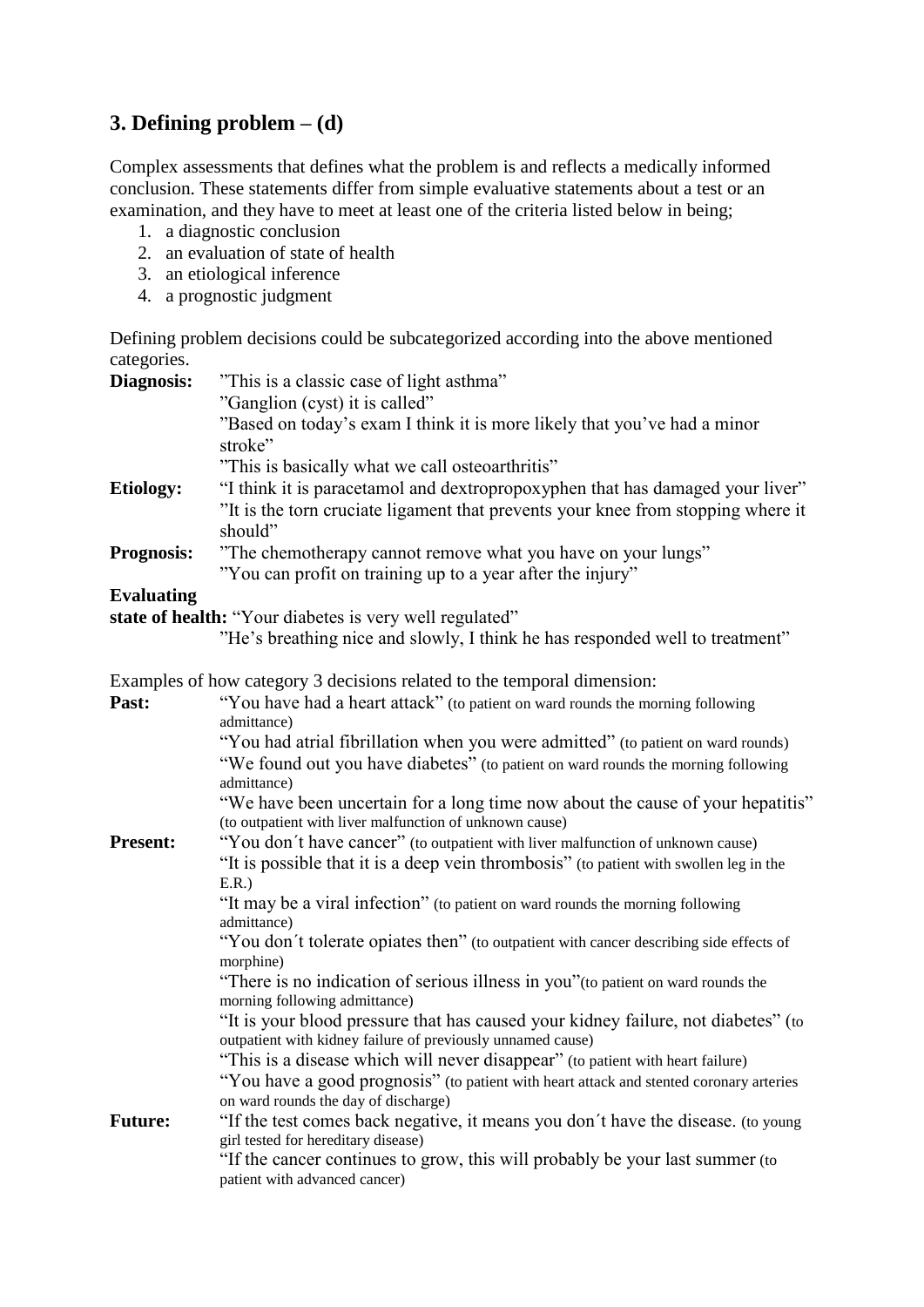# **4. Drug-related – (m)**

Decision to start, refrain from, stop, alter or maintain a drug regimen, including both prescription drugs and over-the-counter drugs such as vitamin supplements and herbal medicine, including all modes of administration; tablets, suppositories, intravenous, intra articulary, nebulizer etc.

*Specification:* When several specifications concerning the same drug, i.e. dosage, administration interval, side effects and so on are given subsequently, they are coded as one decision, unless they differ in relation to time (past, present, future).

Drug-related decisions could be subcategorized as; start, stop, alter, maintain, refrain.

| Start:           | "We'll start with azathioprine 50 mg"                                      |
|------------------|----------------------------------------------------------------------------|
|                  | "I was thinking you should get deslorated in, allergy pills"               |
|                  | "We'll give a four day treatment of dexamethasone"                         |
|                  | "I would like you to get some vaginal estrogen"                            |
| <b>Refrain:</b>  | "We cannot give you chemo today"                                           |
|                  | "You should not take ibuprofen or other blood thinners before the surgery" |
| Stop:            | "It means that you can stop taking beta blockers"                          |
|                  | "You should cut the iron tablets"                                          |
| Alter:           | "You'd better reduce to 50 (micrograms of levaxine)"                       |
|                  | "Go down to 2 plus 2 (prednisolone 5 mg)"                                  |
|                  | "You should increase the levemir dosage 2 units at a time"                 |
| <b>Maintain:</b> | "You should continue taking salbutamol when you need to"                   |
|                  | "Cortisone, you'll take as earlier"                                        |
|                  | "As a foundation you should always take paracetamol 1 gram 4 times a day". |

Examples of how category 4 decisions relate to the temporal dimension:

| Past:           | "I removed Paracetamol from your chart" (to patient on wards round three days after<br>surgery)<br>"We have increased your blood pressure medication" (to patient on ward rounds<br>before discharge)                                                                                                                                                                                                                                                                                                                                                                                       |
|-----------------|---------------------------------------------------------------------------------------------------------------------------------------------------------------------------------------------------------------------------------------------------------------------------------------------------------------------------------------------------------------------------------------------------------------------------------------------------------------------------------------------------------------------------------------------------------------------------------------------|
| <b>Present:</b> | "I am going to give you some nitro glycerine" (to patient with chest pain in the E.R.)<br>"I recommend you take the medications we prescribe, and don't take the<br>medicine you have been given in Vietnam." (to outpatient from Vietnam living in<br>Norway)<br>"I am going to give you 2 litres of i.v. fluids". (to patient admitted for dehydration)<br>"We are not going to increase your blood pressure medication" (to outpatient with<br>hypertension)<br>"You have to start taking the medicine that protects your stomach from acid"<br>(to patient with previous stomach ulcer) |
| <b>Future:</b>  | "Ideal dosage is 200 mg, if it is necessary we may need to increase dosage" (to<br>patient with heart failure on ward rounds)<br>"If we don't get good blood sugar control, we may need to introduce<br>metformine" (to outpatient with diabetes)                                                                                                                                                                                                                                                                                                                                           |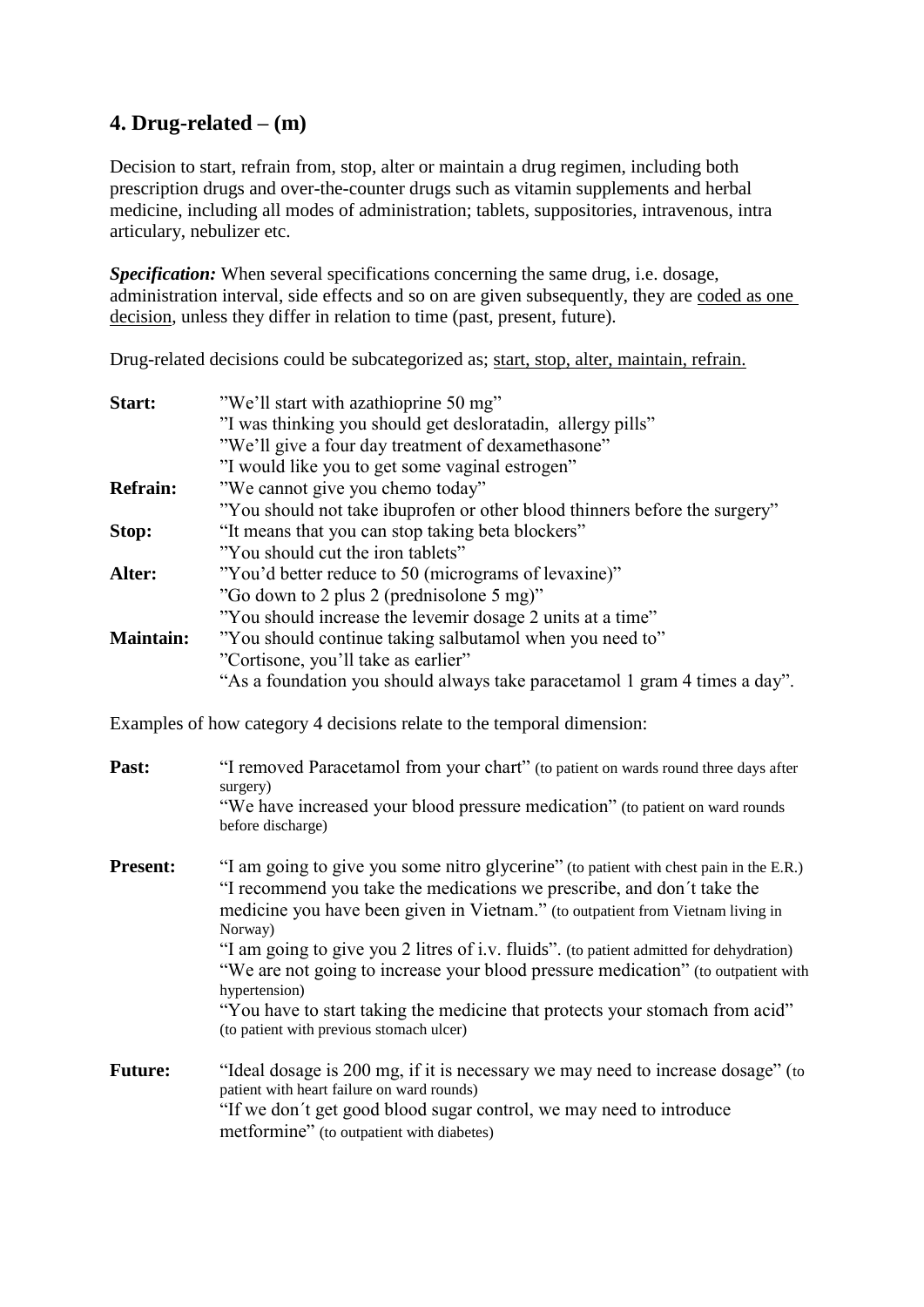# **5. Therapeutic procedure-related – (i)**

Decision to intervene upon a medical problem, plan, perform or refrain from therapeutic procedures of a medical nature, including surgery, wound care, interventional radiology, and radiation therapy.

Therapeutic procedure-related decisions could be subcategorized using two different sets of modifiers;

1: start, stop, alter, maintain, refrain

2: surgery, focused care, radiological intervention, radiation therapy.

| Surgery:              | "It's alright to get this operated"<br>"We cannot operate more on you"                                 |
|-----------------------|--------------------------------------------------------------------------------------------------------|
| <b>Radiation:</b>     | "And I will refer you to radiation therapy"                                                            |
| <b>Interventional</b> |                                                                                                        |
| radiology:            | "As long as you are good we are not going to do anything now                                           |
|                       | $(angiography/PCI)$ "                                                                                  |
|                       | <b>Focused care:</b> "We'll take off this part of the cast so that you'll be able to bend your finger" |
|                       | "I think you should go a couple of weeks without the (vaginal) ring"                                   |
|                       | "You don't have to change on the wound every day, it only irritates, let it be".                       |

Examples of how category 5 decisions relates to the temporal dimension:

| Past:           | "The conclusion from our multi disciplinary meeting is not to offer you                      |
|-----------------|----------------------------------------------------------------------------------------------|
|                 | surgery" (to outpatient with cancer)                                                         |
| <b>Present:</b> | "We have to operate" (to patient with abdominal pain due to a ruptured abdominal aorta).     |
|                 | "We are going to do something about this" (to patient with hypertension of such              |
|                 | serious nature that the physician states an intervention is necessary)                       |
|                 | "We will put a bare-metal-stent inside your coronary artery" (to a patient with              |
|                 | heart attack awaiting coronary angioplasty).                                                 |
|                 | "This must be very difficult for you in your situation" (to outpatient, followed by          |
|                 | non-verbal signs that the physician is alert and listening – not just a meaningless phrase). |
| <b>Future:</b>  | "If the metastases progress in your skeleton, we will give you radiation                     |
|                 | therapy" (to outpatient with advanced cancer and metastases to the bone)                     |
|                 | "If the pain in your leg worsens, we'll consider stenting your femoral artery"               |
|                 | (to outpatient with maximum walking distance of 100 meters due to narrow arteries in his     |
|                 | lower extremities)                                                                           |

#### *Excluded: Decisions concerning drugs administered using needles or other devices (nebulizers etc), are classified as Drug-related decisions. Examples;*

"I'll give you an injection of cortisone in your shoulder"

"You'll get blood thinning shots for a few days."

"I have ordered intravenous fluids for you."

"Give him salbutamol on the nebulizer 4 times a day"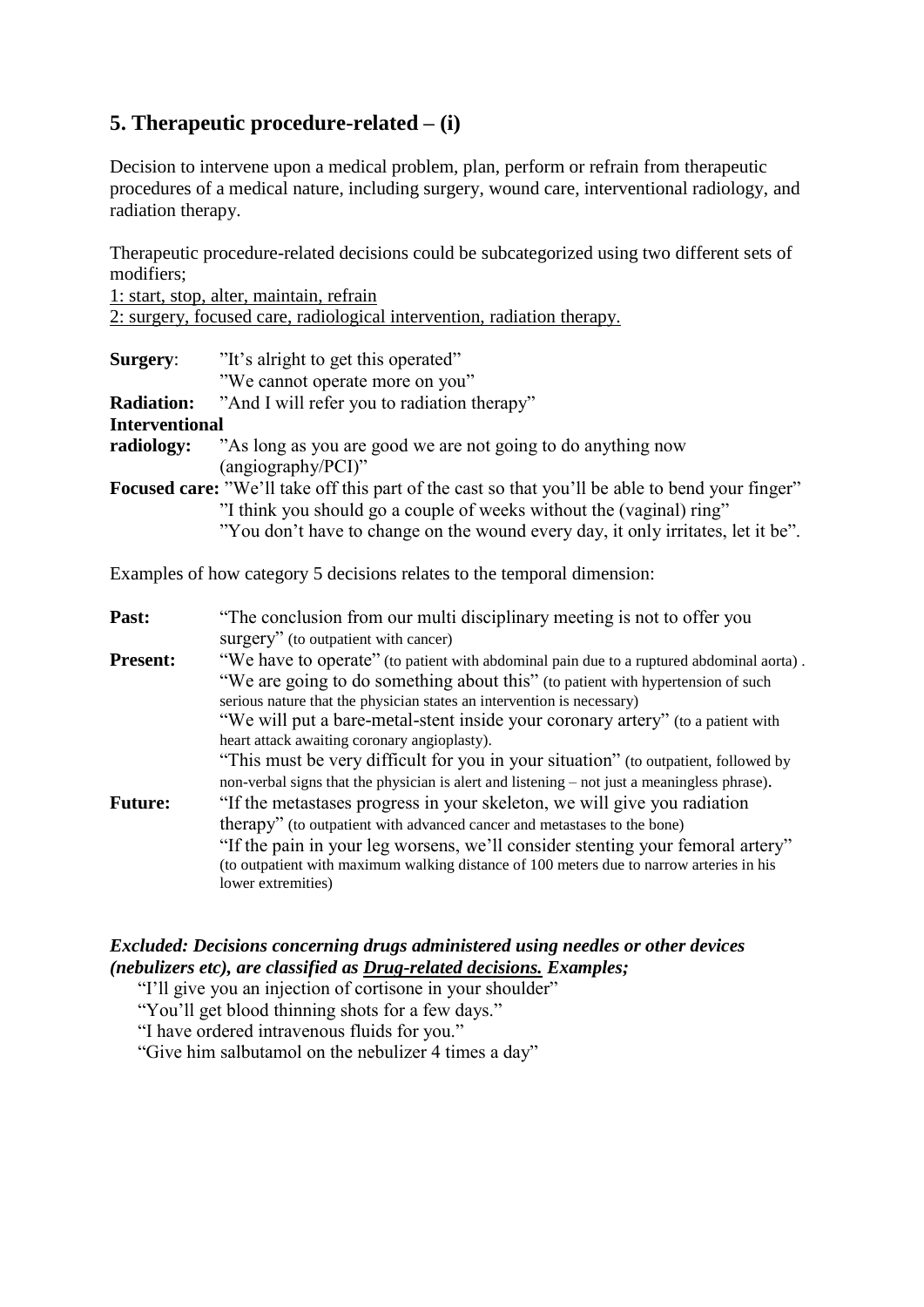# **6. Legal and insurance-related – (l)**

Medical decision concerning the patient, which is based upon or restricted by legal regulations or financial arrangements.

Legal and insurance-related decisions could be subcategorized as; sick leave, drug refund, insurance, disability.

|                    | <b>Drug refund:</b> "Esomeprazol and pantoprazol is the same, pantoprazol is cheaper and the |
|--------------------|----------------------------------------------------------------------------------------------|
|                    | State has decided that you should drive an Opel, not a BMW".                                 |
|                    | "Because of this (muscular stiffness on simvastatin) you qualify for                         |
|                    | atorvastatin"                                                                                |
| <b>Sick leave:</b> | "You will get a sick leave note from us"                                                     |
|                    | "We'll keep it like that (50% absent from work)"                                             |
|                    | "You will be in paid leave of work for at least three months"                                |
| Disability:        | "The way you function right now you cannot drive your car"                                   |
| <b>Insurance:</b>  | "The surgery will be covered for by your health insurance"                                   |

Examples of how category 6 decisions relates to the temporal dimension:

| Past:           | "We have determined your loss of function as a result of the injury to be 15%"<br>(to patient when discussing insurance)                                                                                                                                                                                                                                                                                                                                                                  |
|-----------------|-------------------------------------------------------------------------------------------------------------------------------------------------------------------------------------------------------------------------------------------------------------------------------------------------------------------------------------------------------------------------------------------------------------------------------------------------------------------------------------------|
| <b>Present:</b> | "I cannot write this prescription on Blå Resept (state given refund)" (to patient<br>requesting state given refund for a prescription medication)<br>"You should not drive a car until further notice" (to patient after cardiac arrest)<br>"No, I don't want your daughter to be a translator, we will send for one" (to<br>patient not fluent in languages the physician speaks, related to government recommendations<br>of having professionals translate physician-patient dialogue) |
| <b>Future:</b>  | "If you don't get any better, we'll have to consider applying for disablement<br>pension" (to patient with chronic disease making him incapable to work)                                                                                                                                                                                                                                                                                                                                  |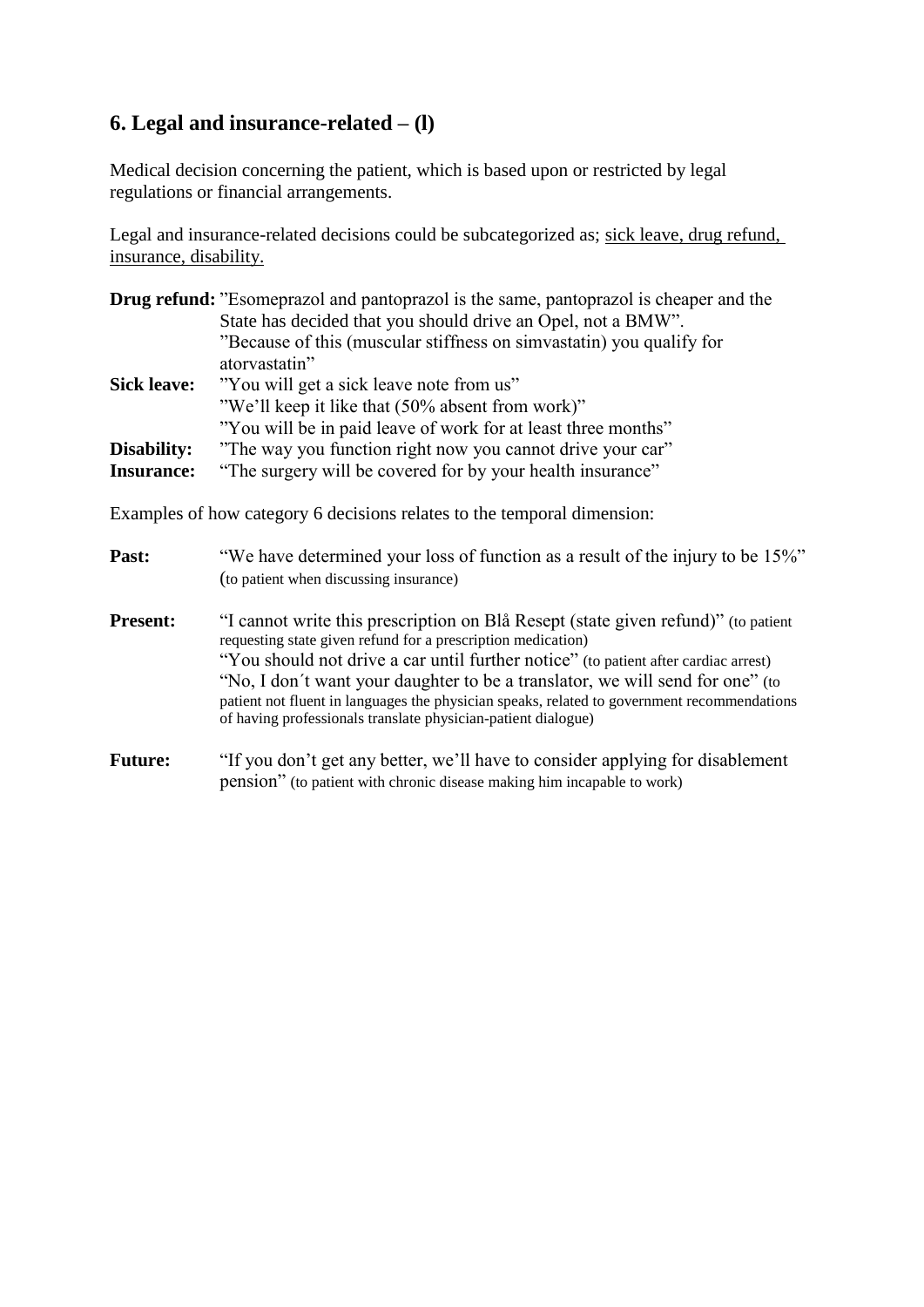# **7. Contact-related – (c)**

Decision regarding admittance or discharge from hospital, scheduling of control and referral to other part of the health care system.

Contact-related decisions could be subcategorized as; admit, discharge, schedule control, telephone, referral to other part of health care system.

| <b>Schedule:</b>  | "I'll schedule a control for you here in 3 months"                           |
|-------------------|------------------------------------------------------------------------------|
|                   | "I won't schedule a new control here, seeing that you have a new appointment |
|                   | at the cancer centre."                                                       |
| Admit:            | (To patient's mom): "My suggestion is that he is admitted to the bed ward"   |
|                   | "I think you should spend the night in our observation ward"                 |
|                   | "She is so weak that she should be admitted"                                 |
| Discharge:        | "We are going to have to send you home while we wait for an opening (at the  |
|                   | nursing home)"                                                               |
|                   | "We thought you were going to get to go home today"                          |
| <b>Telephone:</b> | "I'll call you when I get back the results"                                  |
| <b>Referral:</b>  | "I will refer you to a neurologist"                                          |
|                   | "I'm thinking I'll send a referral to a physiotherapist"                     |

Examples of how category 7 decisions relates to the temporal dimension:

| Past:           | "As planned you are going to be discharged today" (to patient on ward round)<br>"We have decided to refer you to another hospital for a second opinion"<br>(conveyed to patient on ward rounds after discussion with the departments team of physicians)                                                                                                                                                                                                                                                                                               |
|-----------------|--------------------------------------------------------------------------------------------------------------------------------------------------------------------------------------------------------------------------------------------------------------------------------------------------------------------------------------------------------------------------------------------------------------------------------------------------------------------------------------------------------------------------------------------------------|
| <b>Present:</b> | "I want to see you again in three months" (to outpatient with heart failure)<br>"We are going to check you regularly for cancer" (to outpatient with liver<br>malfunction of unknown cause)<br>"I am going to refer you to the pain clinic" (to outpatient with cancer and severe pain)<br>"I will refer you to physical therapy" (to patient after surgery)<br>"And then I await you being referred back to me" (to outpatient being admitted to<br>another department)<br>"You are at least staying here until tomorrow" (to patient on ward rounds) |
| <b>Future:</b>  | "If things get worse, we have to consider more frequent controls" (to outpatient<br>with autoimmune disease)<br>"If this does not work and you don't get any better, we will consider referring<br>you for a second opinion" (to outpatient with minimal improvement on final choice of<br>treatment)<br>"If this NSAID cure doesn't do the trick, I will refer you to a specialist."<br>(general internist to patient with tennis elbow)                                                                                                              |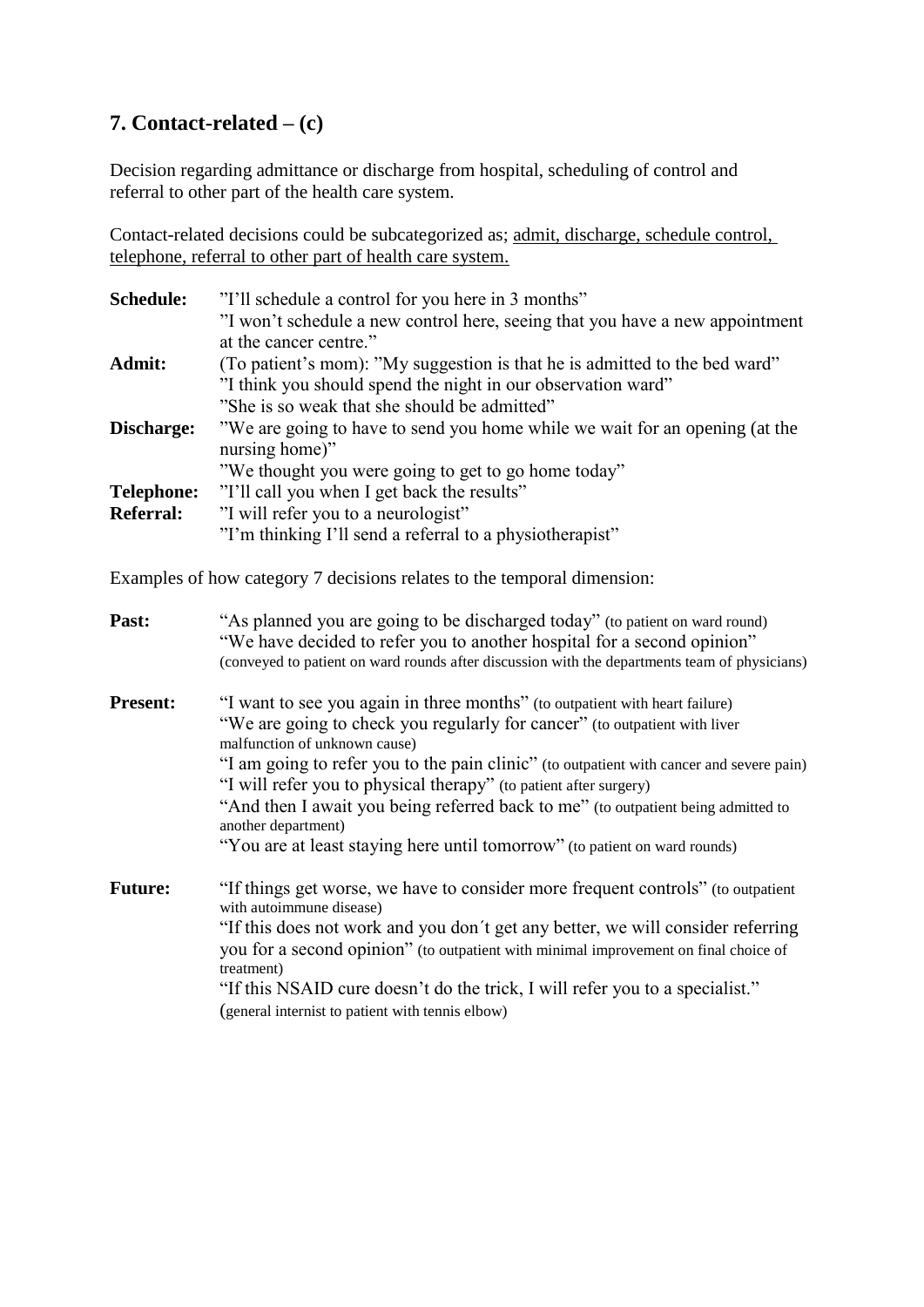# **8. Advice and precaution – (a)**

Decision to give patient advice or precautions, thereby transferring responsibility from provider to patient.

*Specification:* When a series of topically different advice is given (smoking, training, diet), each specific advice is coded. If series of topically similar advice is given (eat food low on carbohydrates, vegetables, diet soda, not rice, not pasta, meat and fish) they are all coded as one decision if they are stated within the same turn.

When the physician instructs the patient to take contact in the future, if so and so should happen, this is coded as category 8: (advice and) precaution, not category 7: contact-related. The reason for this distinction is that the physician in such an event transfers the responsibility for the contact from provider to patient.

Advice and precautions could be subcategorized as advice (which could be divided into relevant subcategories) and precaution.

| <b>Smoking:</b>       | "I would recommend you to cut it completely"                                  |  |
|-----------------------|-------------------------------------------------------------------------------|--|
|                       | "It will require effort from you – you will have to stop smoking"             |  |
| <b>Exercise:</b>      | "I would recommend you to increase your level of activity"                    |  |
|                       | "I would stay away from soccer"                                               |  |
| Diet:                 | "Mind the calories; sweetened beverages, potato chips, cakes, sauces"         |  |
| Weight:               | "The weight increase should not continue, then you'll have crossed a line"    |  |
| <b>Hydration:</b>     | (To boy's mom): "He should get at least 3-4 glasses (to drink) per day"       |  |
|                       | "Be careful to drink a lot of water"                                          |  |
| Alcohol:              | "Together with warfarin, it's not advisable to drink alcohol"                 |  |
| <b>Mobilization</b> / |                                                                               |  |
|                       | Immobilization: "Be careful with sudden movements and heavy lifting"          |  |
|                       | "Avoid activity that you notice makes this worse"                             |  |
|                       | "Mind keeping the leg high while you are sitting"                             |  |
| <b>Sleep:</b>         | "Staying up late lowers the threshold for cramps"                             |  |
| <b>Precaution:</b>    | "If you were to get a fever, you have to contact a doctor"                    |  |
|                       | "If you start bleeding heavily (from your bowels), you have to contact the    |  |
|                       | hospital"                                                                     |  |
|                       | "But if it gets more painful in the chest or something like that, you'll take |  |
|                       | contact"                                                                      |  |
|                       | "If it doesn't get better, call 911".                                         |  |
|                       |                                                                               |  |

Examples of how category 8 decisions relates to the temporal dimension:

**Present:** "You have to be careful with the salt" (to outpatient with heart failure) "Having good control of your blood sugar and blood pressure will be predictive of your future kidney function" (to outpatient with kidney failure) "You may put your entire weight on the leg now" (after fracture of the of the shin)

**Future = Precaution:** "If you get any more chest pains, it is imminent that you contact your physician again" (to patient on ward round the day of discharge) "If you get a new medicine it is vital that you tell the physician you have got chronic renal failure" (to outpatient with kidney failure)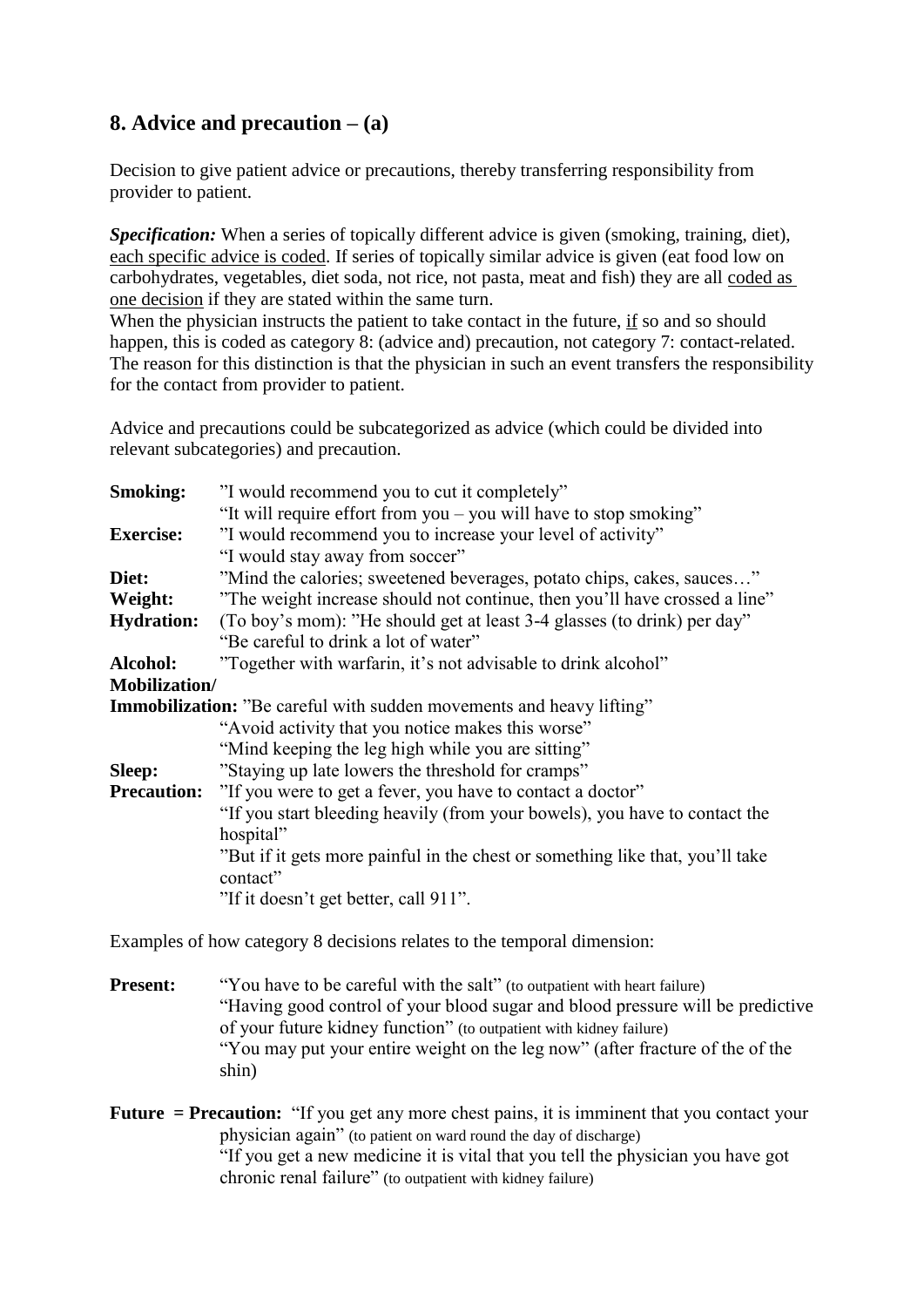# **9. Treatment Goal – (t)**

Decision to set defined goal for treatment and thereby being more specific than giving advice.

*Specification:* Treatment goals are often set using quantitative measures (for example desired value for blood pressure, laboratory tests or walking distance), but may as well be composed by words alone. The process of setting treatment goals may be initiated by checking patient expectations, abilities and preferences.

Treatment goals could be subcategorized as; quantitative or qualitative.

|                     | <b>Quantitative:</b> "The goal has to be that it should be 120/80"                                                                                                                                                                                                                                           |
|---------------------|--------------------------------------------------------------------------------------------------------------------------------------------------------------------------------------------------------------------------------------------------------------------------------------------------------------|
| <b>Qualitative:</b> | "We want to get the A1c down between 7 and 8"<br>"I would like to see your viral counts under 50"<br>"What you should work on the next year is building your strength"<br>"Seeing that this is a curative setting I don't dare to lower your dose"<br>"The goal has to be to get as good as you were before" |
|                     | Examples of how category 9 decisions relates to the temporal dimension:                                                                                                                                                                                                                                      |

| Past:           | "Last year we agreed on a goal of HbA1c under 8" (to outpatient with diabetes)                                                                         |
|-----------------|--------------------------------------------------------------------------------------------------------------------------------------------------------|
| <b>Present:</b> | "120/80 is an ideal blood pressure for you" (to patient with kidney failure due to<br>hypertension)                                                    |
| <b>Future:</b>  | "If the tests show what we fear, we will have to discuss the goals of your<br>medical treatment." (to patient with suspected cancer in advanced stage) |